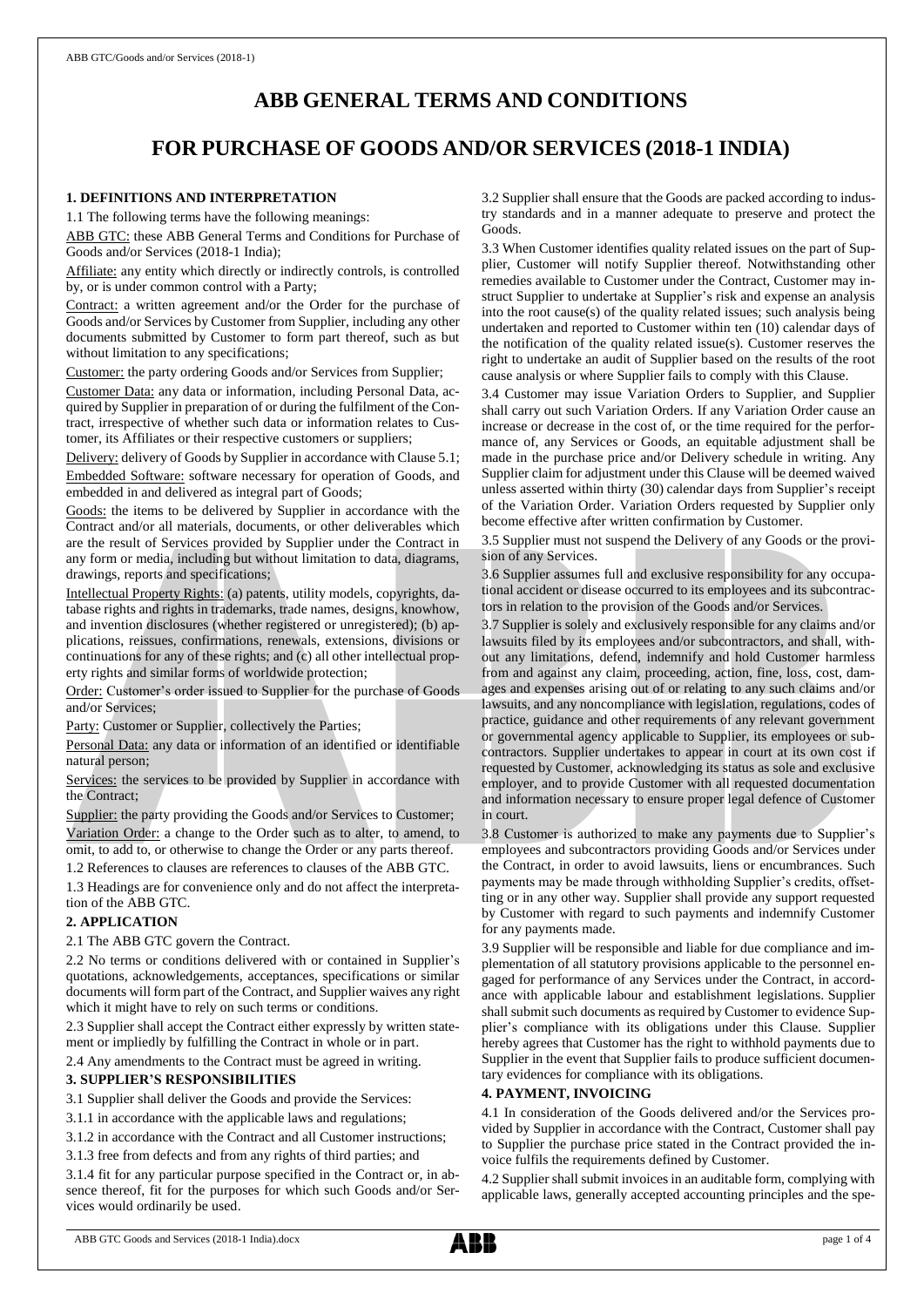#### ABB GTC/Goods and/or Services (2018-1)

cific Customer requirements, containing the following minimum information: Supplier name, address and reference person including contact details; invoice date; invoice number; Order number and Supplier number; address of Customer; quantity; specification of Goods and/or Services; price (total amount invoiced); currency; tax or VAT amount; tax or VAT number; Authorized Economic Operator and/or Approved Exporter Authorization number and/or other customs identification number, if applicable; payment terms as agreed.

4.3 Invoices must be sent to the billing address specified in the Contract.

4.4 Customer shall pay the invoice in accordance with the payment terms agreed in the Contract.

4.5 Customer will reimburse expenses only at cost and to the extent agreed in writing.

4.6 Services charged on the basis of hourly rates require written confirmation of Supplier's time sheets by Customer. Supplier shall submit such time sheets to Customer for confirmation as may be instructed by Customer but latest together with any related invoice. Confirmation of time sheets cannot be construed as acknowledgement of any claims. Customer is not obliged to pay invoices based on time sheets which are not confirmed by Customer in writing.

4.7 Customer reserves the right to set off or withhold payment for Goods and/or Services not provided in accordance with the Contract.

#### **5. DELIVERY, PERFORMANCE OF SERVICES**

5.1 Unless agreed otherwise in the Contract, the Goods shall be delivered in accordance with INCOTERMS 2010 FCA, to the place defined in the Contract or, if no such place has been defined, to Customer's place of business.

5.2 The Services shall be provided at the place specified in the Contract or, if no such place has been specified, at Customer's place of business. 5.3 Supplier shall provide no later than at the time of acceptance of the Contract the following minimum information: number of packages and contents, the customs tariff numbers of the country of consignment, and

the countries of origin for all Goods. For controlled Goods, the relevant national export control numbers must be indicated and, if the Goods and/or Services are subject to U.S. export regulations, the U.S. Export Control Classification Numbers (ECCN) or classification numbers of the International Traffic in Arms Regulations (ITAR) must be specified. Proofs of preferential origin as well as conformity declarations and marks of the country of consignment or destination are to be submitted without being requested; certificates of origin upon request. Supplier shall state the Order number on all invoices (in particular but not limited to commercial, pro forma or customs invoices).

5.4 The Goods shall be delivered, and Services shall be provided during Customer's business hours unless otherwise requested by Customer.

5.5 Upon Delivery, Supplier (or its appointed carrier) shall provide Customer a delivery note and any other required export and import documents not mentioned in Clause 5.3. If Customer has approved partial delivery, such delivery note shall also include the outstanding balance.

5.6 Ownership of the Goods passes to Customer at Delivery. To the extent that the Goods contain Embedded Software, ownership of such Embedded Software will not passto Customer, but Supplier shall grant, or – as applicable – shall procure that the third party owner grants, Customer and all users a worldwide, irrevocable, perpetual, transferable, non-exclusive, royalty-free right to use the Embedded Software as integral part of such Goods and/or for servicing either of them.

#### **6. ACCEPTANCE**

6.1 Delivery of Goods or provision of Services may not be deemed to be acceptance of such Goods or Services by Customer. Customer shall have reasonable time to inspect or test the Goods and/or Services and to report any defects to Supplier. If a defect in the Goods and/or Services was not reasonably detectable during the inspection, Customer shall have reasonable time to provide notice of such defect after it has become apparent and/or to reject the Goods and/or Services.

6.2 The Parties may agree on a certain acceptance procedure, in which case acceptance will be subject to Customer's written acceptance statement. Supplier shall inform Customer in writing within a reasonable time period in advance when the Goods and/or Services are ready for acceptance.

6.3 Customer may enforce any remedy defined in the Contract for any rejected Goods or Services.

## **7. DELAY**

If the Delivery of Goods or the provision of Services does not comply with the agreed date(s), Customer may:

7.1 terminate the Contract in whole or in part;

7.2 refuse any subsequent delivery of the Goods or provision of the Services;

7.3 recover from Supplier any expenses reasonably incurred by Customer in obtaining the Goods and/or Services in substitution from another supplier;

7.4 claim damages for any cost, loss, expenses and liquidated damages incurred by Customer which are attributable to Supplier's delay; and

7.5 claim liquidated damages as agreed in the Contract.

## **8. WARRANTY AND REMEDIES**

8.1 Supplier warrants that the Goods and/or Services comply with the Contract, including but without limitation to Supplier's responsibilities as defined in Clause 3.1.

8.2 Supplier warrants that the Goods are new and unused at the date of Delivery and remain free from defects during the warranty period.

8.3 The warranty period is twenty four (24) months from Delivery.

8.4 In case of breach of any warranty which is not remedied within forty eight (48) hours from Customer's notification, or in case of any other breach of the Contract, Customer is entitled to enforce any or more of the following remedies at its discretion and at Supplier's expense:

8.4.1 to give Supplier another opportunity to carry out any additional work necessary to ensure that the Contract is fulfilled, and/or to obtain prompt repair or replacement of the defective Goods and/or Services;

8.4.2 to carry out (or to instruct a third party to carry out) any additional work necessary to make the Goods and/or Services comply with the Contract;

8.4.3 to refuse any further Goods and/or Services;

8.4.4 to claim such damages as may have been sustained by Customer as a result of Supplier's breach of the Contract;

8.4.5 to terminate the Contract; in such event Customer has no obligation to compensate Supplier, and, at Customer's option, Supplier shall pay back to Customer any remuneration received from Customer for the Goods and/or Services and take back the Goods at Supplier's own cost and risk.

8.5 In case of a breach of any warranty, the entire warranty period shall be restarted for the defective Goods/Services from the date the remediation is completed to Customer's satisfaction.

8.6 The rights and remedies available to Customer under the Contract are cumulative and are not exclusive of any rights or remedies available at law or in equity.

### **9. INTELLECTUAL PROPERTY RIGHTS**

9.1 Subject to Clause 9.2, Supplier hereby grants Customer, or undertakes to procure that Customer is granted, a worldwide, irrevocable, transferable, non-exclusive, royalty-free license to use the Intellectual Property Rights in the Goods, including Embedded Software, if any.

9.2 Supplier herewith assigns to Customer full ownership rights in any Intellectual Property Rights in Goods resulting from the Services. Supplier further agrees, upon Customer's request and at its cost, to take all further steps necessary to perfect Customer's ownership to the Intellectual Property Rights.

9.3 Intellectual Property Rights in any Goods created by or licensed to Supplier prior or outside a Contract (Pre-Existing IPR) will remain vested in Supplier (or the third party owner). To the extent that Pre-Existing IPR are embedded in any Goods resulting from the Services, Supplier grants, or undertakes to procure that the third party owner grants, Customer and its Affiliates a worldwide, irrevocable, transferable, non-exclusive, royalty-free license to use the Pre-Existing IPR as part of such Goods, including the right to improve, develop, market, distribute, sublicense or otherwise use such Pre-Existing IPR.

9.4 Supplier must specify in writing and prior to Delivery all open source software contained in or used by Embedded Software, if any, and request Customer's written approval. Supplier agrees to replace at

ABB GTC Goods and Services (2018-1 India).docx page 2 of 4

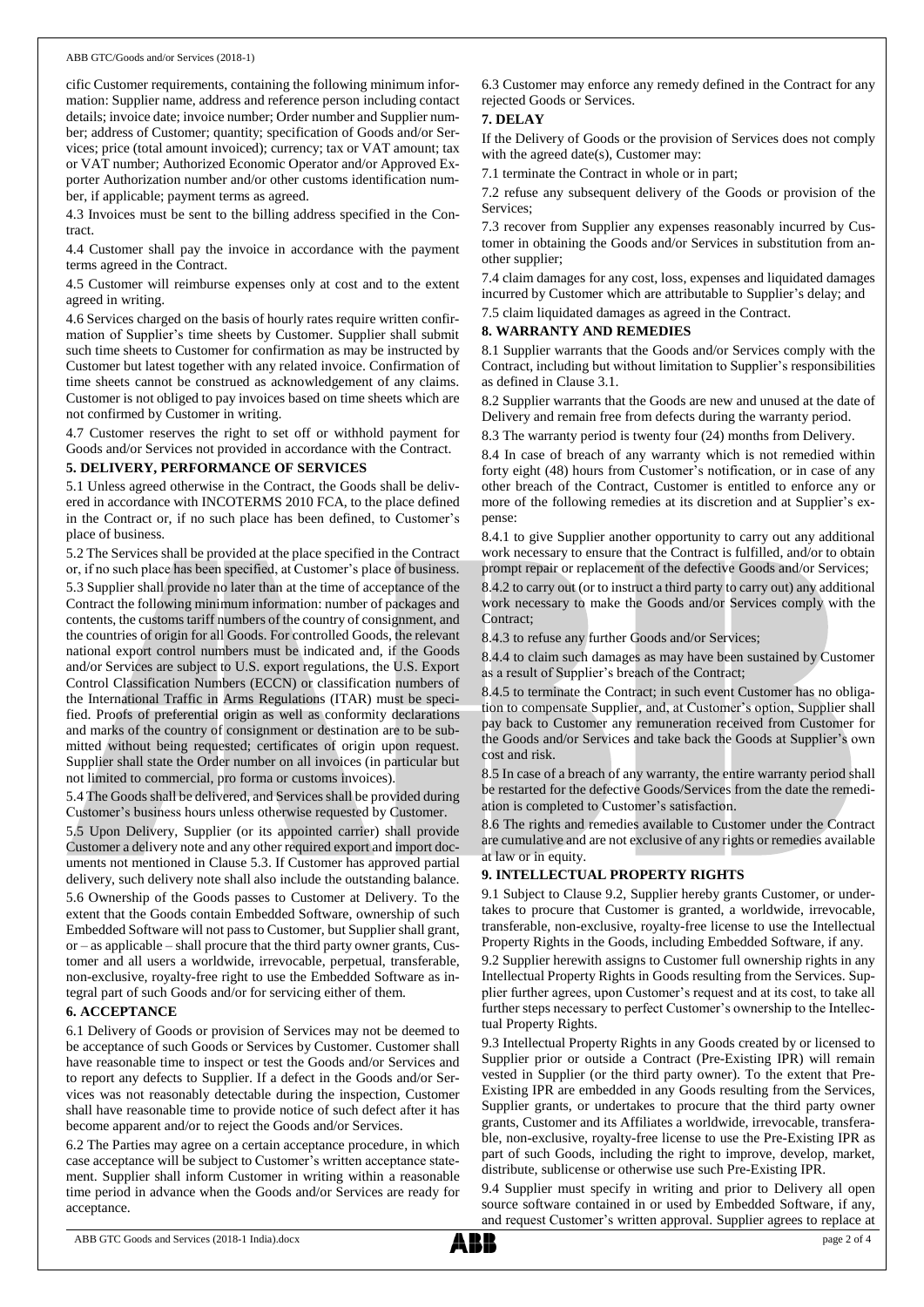its own cost any open source software components rejected by Customer with software of at least the same quality and functionality.

9.5 If any claim is made against Customer that the Goods and/or Services infringe a third party's Intellectual Property Rights, Supplier shall at its cost, but at Customer's discretion (i) procure for Customer and Customer's clients, as the case may be, the right to continue using the Goods and/or Services; (ii) modify the Goods and/or Services so they cease to be infringing; or (iii) replace the Goods and/or Services by non-infringing equivalents. Otherwise, Customer is entitled to terminate the Contract and to reclaim all sums which it has paid to Supplier thereunder.

#### **10. COMPLIANCE, INTEGRITY**

10.1 Supplier shall provide the Goods and/or Services in compliance with all relevant laws, regulations, and codes of practice.

10.2 Supplier and its subcontractors must comply with the ABB List of Prohibited and Restricted Substances and report to Customer the substances contained in the Goods. Supplier must also comply with the reporting and other requirements regarding Conflict Minerals made available under **[www.abb.com](http://www.abb.com/) – Supplying – Material Compliance – ABB Policy and Supplier Requirements** or otherwise and shall provide Customer with documents, certificates and statements as requested. Any statement made by Supplier to Customer (whether directly or indirectly) with regard to materials used for or in connection with the Goods and/or Services will be deemed to be a representation under the Contract.

10.3 Supplier represents and warrants that it is and will remain fully compliant with all applicable trade and customs laws, regulations, instructions, and policies, including, but not limited to, satisfying all necessary clearance requirements, proofs of origin, export and import licenses and exemptions from, and making all proper filings with appropriate governmental bodies and/or disclosures relating to the provision of services, the release or transfer of goods, hardware, software and technology.

10.4 No material or equipment included in or used for the Goods and/or Services must originate from any company or country listed in any relevant embargo issued by the authority in the country where the Goods and/or Services will be used or an authority otherwise having influence over the equipment and material forming part of the Goods and/or Services. If any of the Goods and/or Services are or will be subject to export restrictions, it is Supplier's responsibility to promptly inform Customer in writing of the particulars of such restrictions.

10.5 Both Parties warrant that each will not, directly or indirectly, and that each has no knowledge that other persons will, directly or indirectly, make any payment, gift or other commitment to its customers, to government officials or to agents, directors and employees of each Party, or any other party in a manner contrary to applicable laws (including but not limited to the U. S. Foreign Corrupt Practices Act, the UK Bribery Act 2010 and, where applicable, legislation enacted by member states and signatories implementing the OECD Convention Combating Bribery of Foreign Officials), and shall comply with all relevant laws, regulations, ordinances and rules regarding bribery and corruption. Nothing in the Contract will render either Party or any of its Affiliates liable to reimburse the other for any such consideration given or promised.

10.6 Supplier herewith acknowledges and confirms that Supplier has received a copy of ABB's Code of Conduct and ABB's Supplier Code of Conduct or has been provided information on how to access both ABB Codes of Conduct online under **[www.abb.com/Integrity](http://www.abb.com/Integrity)**. Supplier agrees to perform its contractual obligations in accordance with both ABB Codes of Conduct.

10.7 ABB has established reporting channels where Supplier and its employees may report suspected violations of applicable laws, policies or standards of conduct: Web portal: **[www.abb.com/Integrity](http://www.abb.com/Integrity) – Reporting Channels**; contact details specified on this Web portal.

10.8 Any violation of an obligation contained in this Clause 10 is a material breach of the Contract and entitles the other Party to terminate the Contract with immediate effect and without prejudice to any further rights or remedies available thereunder or at law. Notwithstanding anything to the contrary in the Contract, Supplier shall, without any limitations, indemnify and hold harmless Customer for all liabilities, damages, cost or expenses incurred as a result of any such violation and/or termination of the Contract, or arising from export restrictions concealed by Supplier.

## **11. CONFIDENTIALITY, DATA SECURITY, DATA PROTECTION**

11.1 Supplier shall keep in strict confidence all Customer Data and any other information concerning Customer's or its Affiliates' business, their products and/or their technologies which Supplier obtains in connection with the Goods and/or Services to be provided (whether before or after acceptance of the Contract). Supplier shall restrict disclosure of such confidential material to such of its employees, agents or subcontractors or other third parties as need to know the same for the purpose of the provision of the Goods and/or Services to Customer. Supplier shall ensure that such employees, agents, subcontractors or other third parties are subject to and comply with the same obligations of confidentiality as applicable to Supplier and will be liable for any unauthorized disclosures.

11.2 Supplier shall apply appropriate safeguards, adequate to the type of Customer Data to be protected, against the unauthorised access or disclosure of Customer Data and protect such Customer Data in accordance with the generally accepted standards of protection in the related industry, or in the same manner and to the same degree that it protects its own confidential and proprietary information – whichever standard is higher. Supplier may disclose confidential information to Permitted Additional Recipients (which means Supplier's authorised representatives, including auditors, counsels, consultants and advisors) provided always that (i) such information is disclosed on a strict need-to-know basis, and (ii) such Permitted Additional Recipients sign with Supplier a confidentiality agreement with terms substantially similar hereto or, where applicable, are required to comply with codes of professional conduct ensuring confidentiality of such information. Supplier shall comply with, and ensure that the Permitted Additional Recipients comply with, any security procedure, policy or standard provided to Supplier by Customer or any of its Affiliates from time to time, and in particular with the ABB Cyber Security Requirements for Suppliers as made available under **[www.abb.com/Supplying/Cybersecurity](http://www.abb.com/Supplying/Cybersecurity)**, or as otherwise set out in the Contract.

11.3 Supplier must not (i) use Customer Data for any other purposes than for providing the Goods and/or Services, or (ii) reproduce the Customer Data in whole or in part in any form except as may be required by the Contract, or (iii) disclose Customer Data to any third party, except to Permitted Additional Recipients or with the prior written consent of Customer.

11.4 Supplier shall install and update at its own cost adequate virus protection software and operating system security patches for all computers and software utilized in connection with providing the Goods and/or Services.

11.5 Supplier shall inform Customer without delay about suspicion of breaches of data security or other serious incidents or irregularities regarding any Customer Data.

11.6 Supplier agrees that Customer may provide any information received from Supplier to Affiliates of Customer and to third parties.

11.7 Protection of Personal Data

11.7.1 If Customer discloses Personal Data to Supplier, Supplier shall comply with all applicable data protection laws and regulations.

11.7.2 Supplier shall apply appropriate physical, technical and organizational measures to ensure a level of security of Personal Data appropriate to the respective risk and the ability to ensure the ongoing confidentiality, integrity, availability and resilience of processing systems and services.

11.7.3 Supplier agrees that it will not withhold or delay its consent to any changes to this Clause 11 which in Customer's or its Affiliates' reasonable opinion are required to be made in order to comply with applicable data protection laws and regulations and/or with guidelines and advice from any competent supervisory authority, and agrees to implement any such changes at no additional cost to Customer.

11.7.4 Supplier acknowledges that the processing of Personal Data in accordance with the Contract may require the conclusion of additional